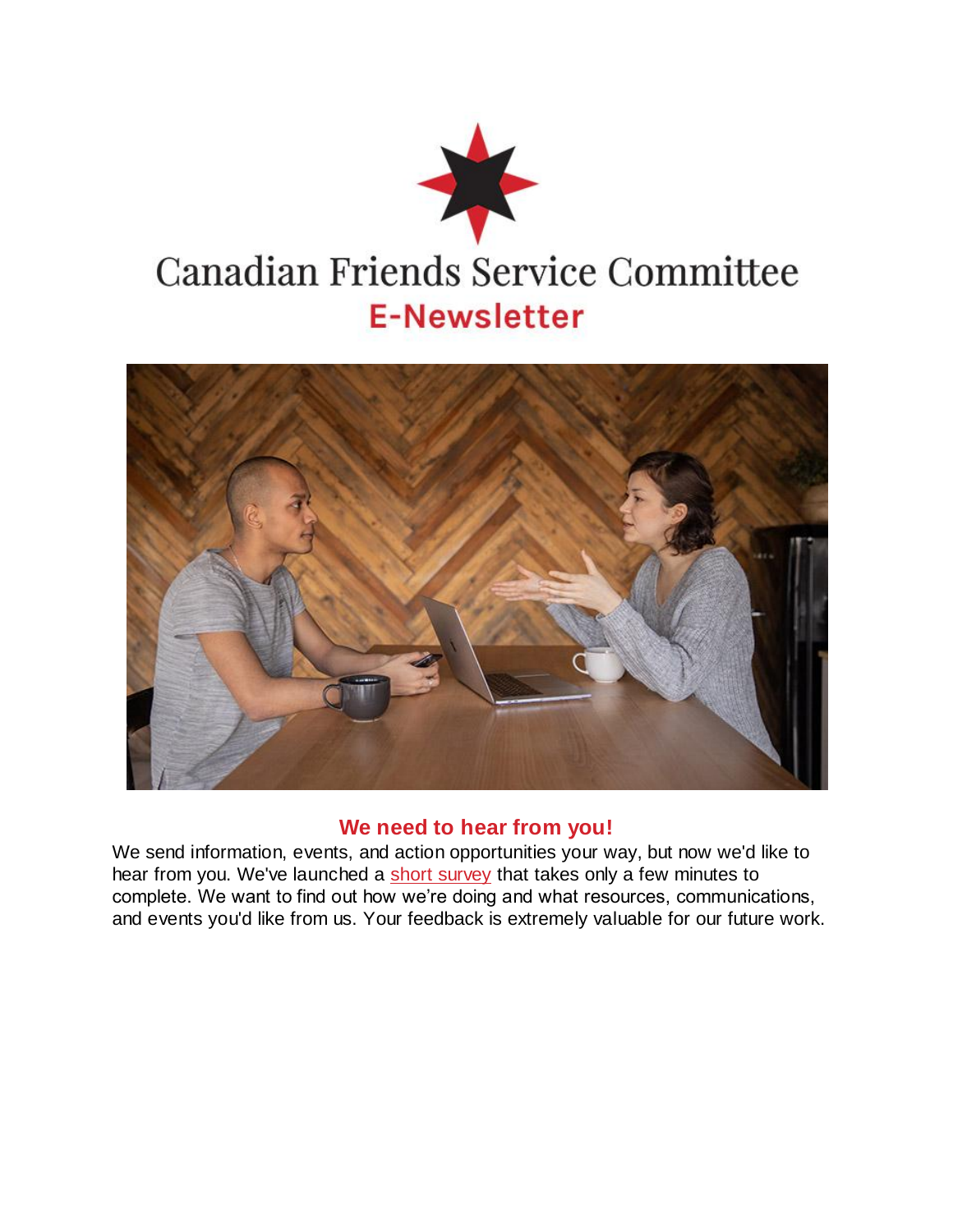



## **Joint statement delivered at the UN**

My name is Sheryl Lightfoot. I am Anishinaabe from the Lake Superior Band and an associate professor at the University of British Columbia. I am the North American member of the UN Expert Mechanism on the Rights of Indigenous Peoples. It is my honour today to make this intervention on behalf of the Coalition for the Human Rights [of Indigenous Peoples.](https://u7342877.ct.sendgrid.net/ls/click?upn=ketOOriO-2FXzIOjqaPR4THlmoqef5-2FajaOskfx4bHx6PBnu9ibwxgozIYY6uDBJYENpZI4emU7L1IbL4dq-2BJ4sw-3D-3DvcWx_bPEefr2fZhl-2FNalTaPZf4DkyA2gnrS9gYscBFO3vMRiog9Hid4ZetIkC7ORazFiYDgxaVnzVPLYkMQSokMe3UfQHm-2FNRUj1HXPQ0pkoZcH-2FvjH-2B4WT5JWS0vt7jRc8KsPH-2Br70pcLpueUbZFDNxMDJKrVwFE7RSIVuVJJsGXJmTxwmz90zhFeD4YW-2BQrSYWXSQaqmypeumeqktFIveL6ow-3D-3D)

Earlier this month, the Coalition, the University of British Columbia, and Canadian Friends Service Committee hosted an expert symposium on the interconnections between *2030 Agenda for Sustainable Development* and the human rights of Indigenous peoples, including the *UN Declaration on the Rights of Indigenous Peoples*. [Keep reading this joint statement.](https://u7342877.ct.sendgrid.net/ls/click?upn=ketOOriO-2FXzIOjqaPR4THk1Qxx9jjVeXZC0c-2BGAd2-2BxMOPBdmnhcyfZ3tAxPk4woUocXp990LI-2FcNiouHidHBw-3D-3DhSz4_bPEefr2fZhl-2FNalTaPZf4DkyA2gnrS9gYscBFO3vMRiog9Hid4ZetIkC7ORazFiYN1dS-2B3xjouoC8usURNFjJ1EByPchYYbBY7AFNS5tEd9DHIPLz6j2TeWsYSj59Vx-2Fh4jwbCM6LLKhZvvvuX0-2BGv80kE8d3GsiY00U2Y7yLUPxnawHnKUIEFhL8bCvobCFgOvf00lTYTo3hF-2F34AvYpA-3D-3D)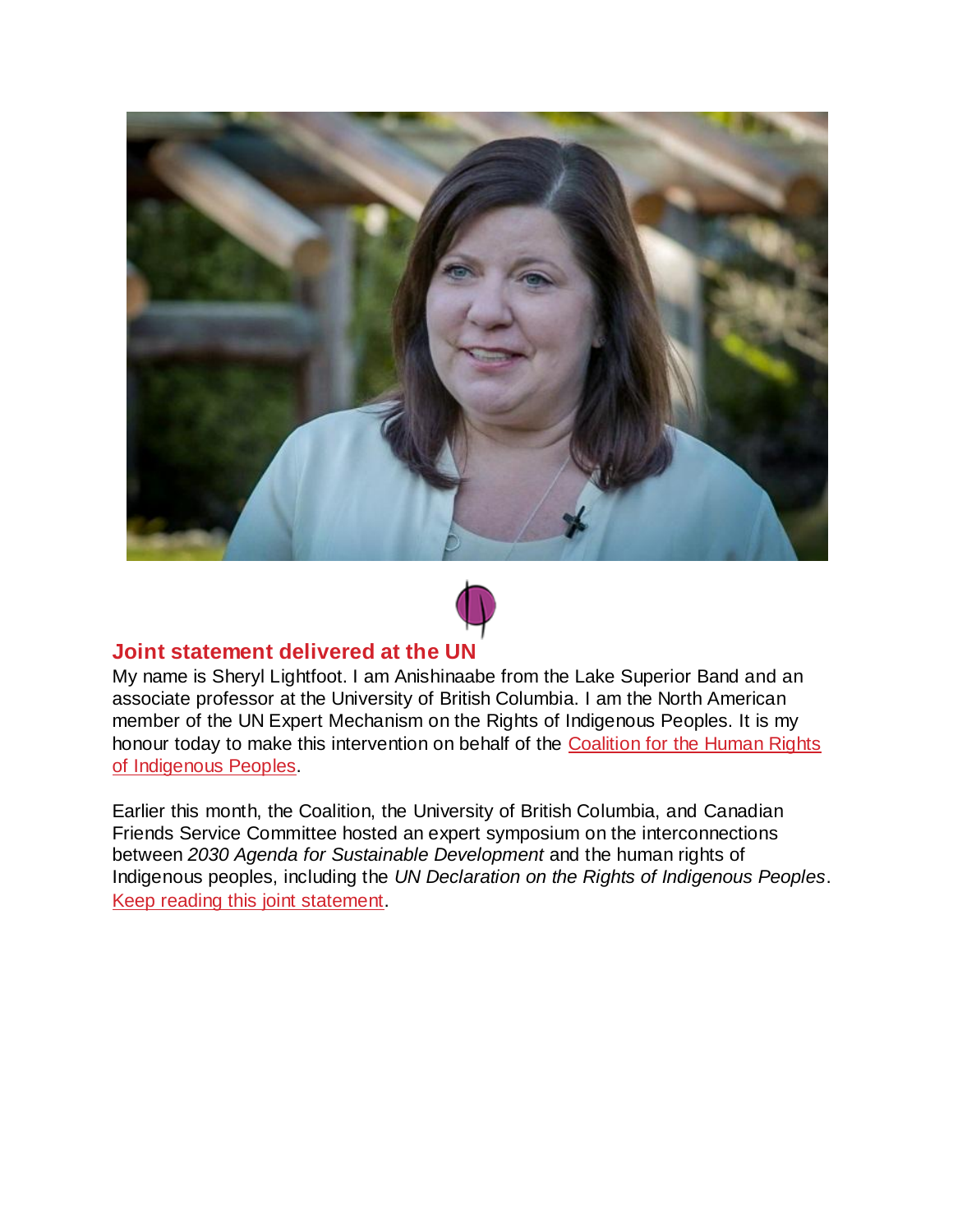



## **UN asks Canada about children of incarcerated parents**

Earlier this month CFSC joined other members of civil society in meeting with the United Nations Committee on the Rights of the Child. We took the opportunity to highlight the situation of children when their parents come into contact with the criminal justice system.

Questions that we drew to the attention of the UN have now been asked of Canada: How many children with incarcerated parents are living in Canada? How does Canada ensure the rights of these children? Good references were made to interrelated and vitally important issues including Truth and Reconciliation and Jordan's Principle as well. Read more [on the UN website.](https://u7342877.ct.sendgrid.net/ls/click?upn=ketOOriO-2FXzIOjqaPR4THkXhfbK5M2Fur644zclJYwwzkEINbR4CgB-2Bt4x1wrXUS4Av0nMeEPdjTffaaMsSpussTaluQ8QxAKFyieWv4LKYn8En136nHxfDqvVUEIHc0NtHssxW1qDwKv7PaTJfL9QJAfQqNef3PJuiZMwXDIfdpZGWlqT2eE9Iw-2ForjW7gO41Er_bPEefr2fZhl-2FNalTaPZf4DkyA2gnrS9gYscBFO3vMRiog9Hid4ZetIkC7ORazFiYVgiP1ms7w3-2FwU-2F13LY0HjDr6eBy-2Fbrynxiii69rA16D4Ixca-2Bfv68d8aB7TahseY-2BIgiSvGl6s9CUKPBdiB0HX3knobPea5qFfqdCUSEGAeFET1UKsM-2BAZgkK8aclNYGHfUPfL782RXHERykqQ70sg-3D-3D)